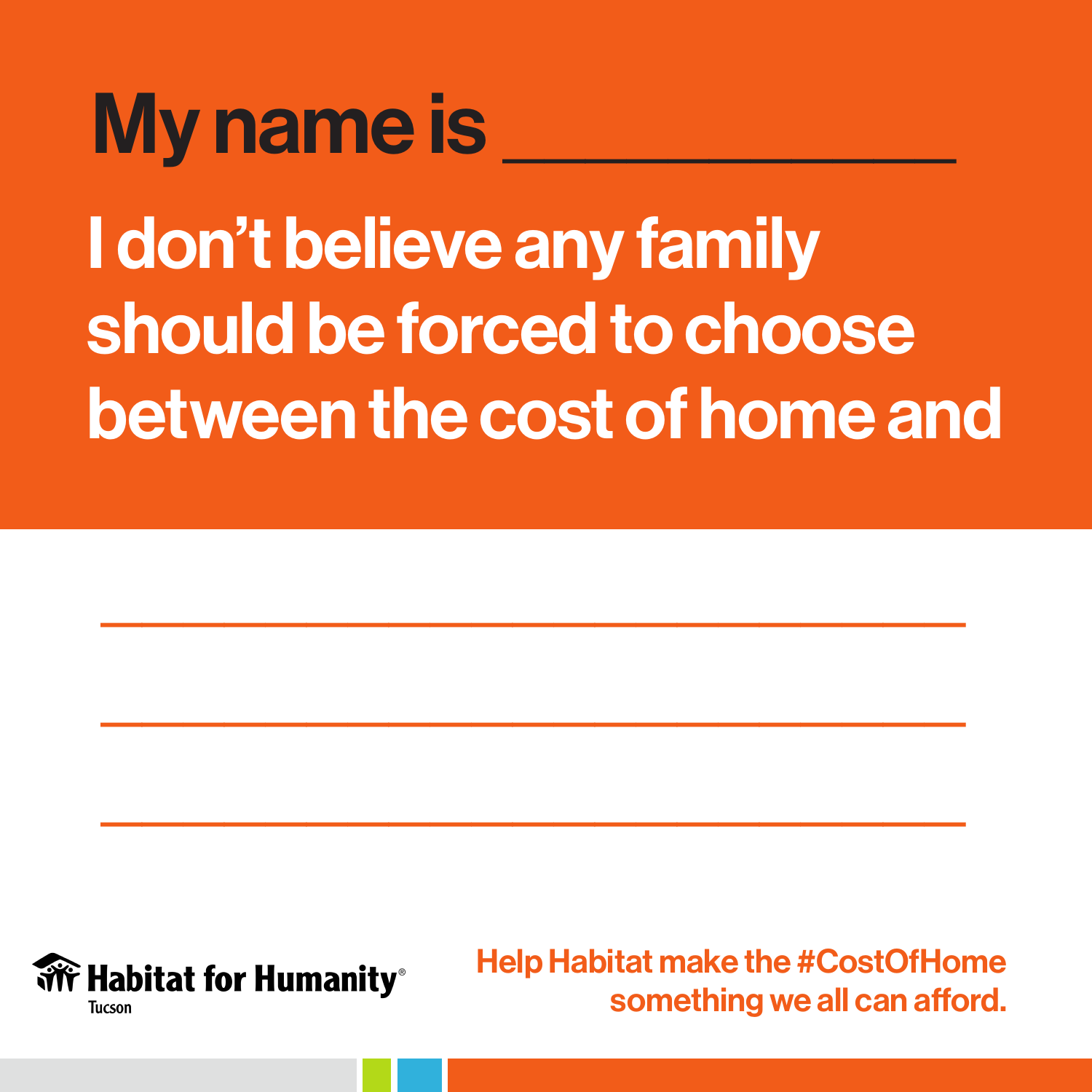### Spending half or more of my income on a place to live means I'd have to give up My name is \_

\_\_\_\_\_\_\_\_\_\_\_\_\_\_\_\_\_\_\_\_\_

\_\_\_\_\_\_\_\_\_\_\_\_\_\_\_\_\_\_\_\_\_

\_\_\_\_\_\_\_\_\_\_\_\_\_\_\_\_\_\_\_\_\_

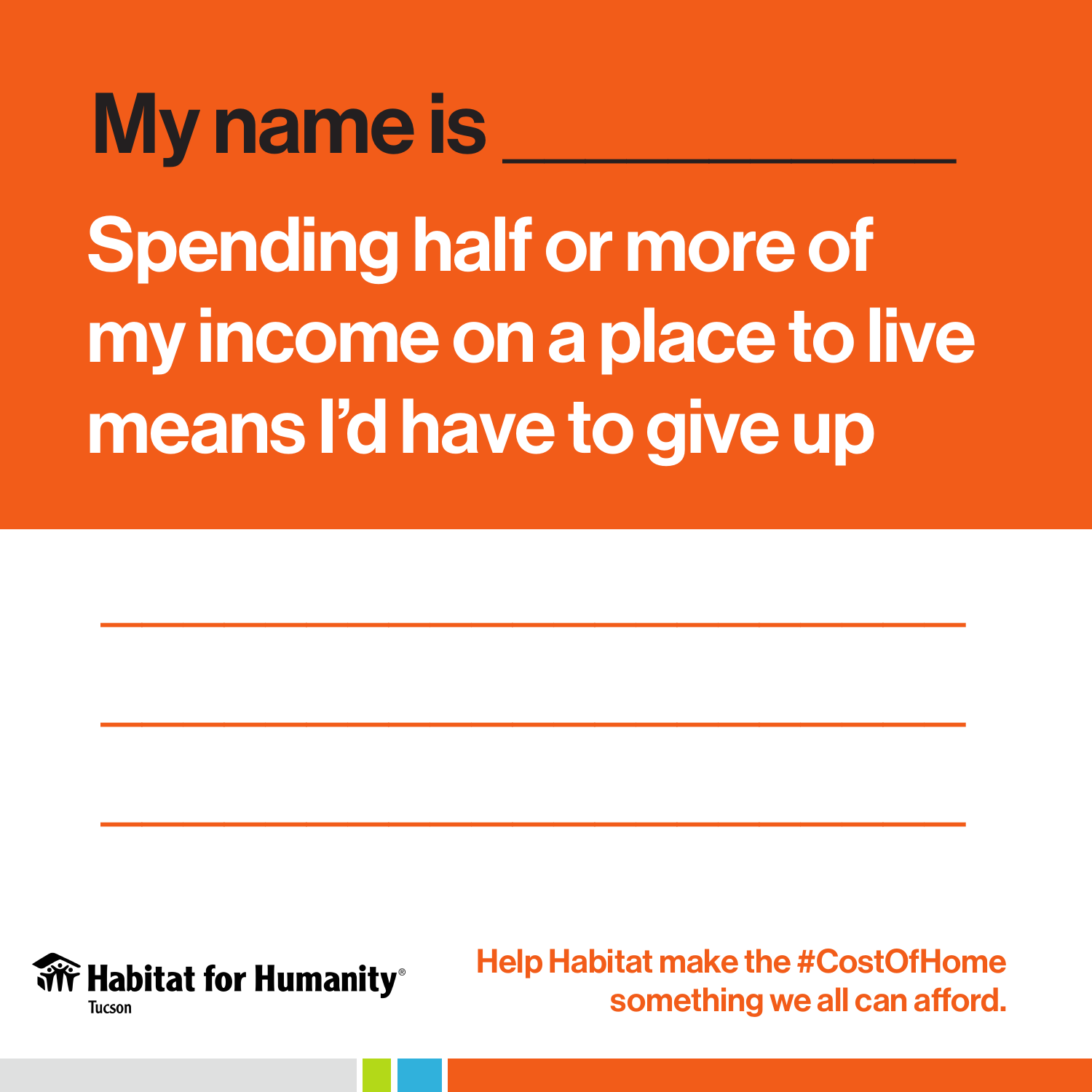### My name is

We need to increase the availability of affordable homes because

\_\_\_\_\_\_\_\_\_\_\_\_\_\_\_\_\_\_\_\_\_

 $\overline{\phantom{a}}$  , where  $\overline{\phantom{a}}$  , where  $\overline{\phantom{a}}$  , where  $\overline{\phantom{a}}$  , we have  $\overline{\phantom{a}}$ 

 $\overline{\phantom{a}}$  , where  $\overline{\phantom{a}}$  , where  $\overline{\phantom{a}}$  , where  $\overline{\phantom{a}}$  , we have  $\overline{\phantom{a}}$ 

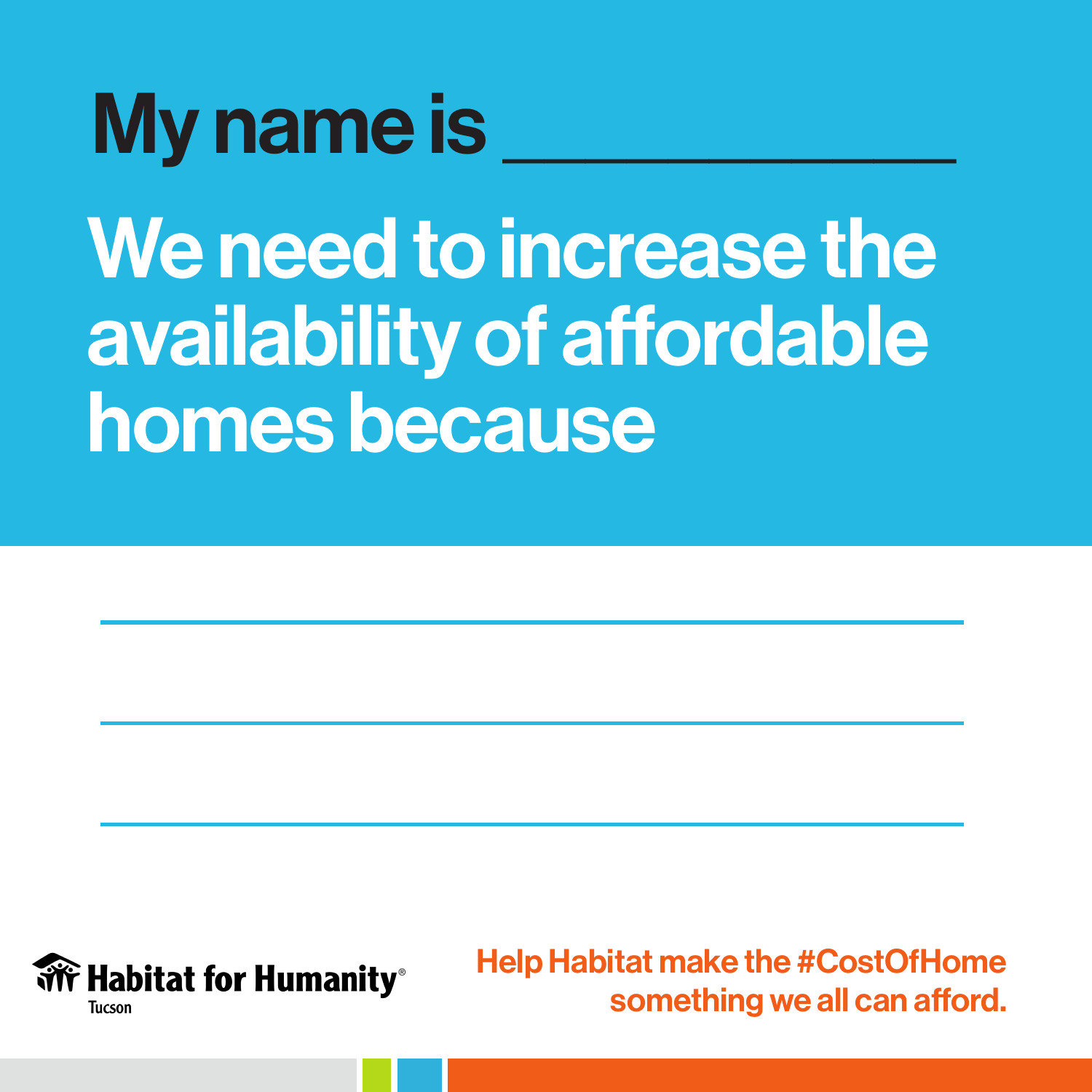### My name is

We need to prioritize land use for affordable homes because

\_\_\_\_\_\_\_\_\_\_\_\_\_\_\_\_\_\_\_\_\_

 $\overline{\phantom{a}}$  , where  $\overline{\phantom{a}}$  , where  $\overline{\phantom{a}}$  , where  $\overline{\phantom{a}}$  , we have  $\overline{\phantom{a}}$ 

 $\overline{\phantom{a}}$  , where  $\overline{\phantom{a}}$  , where  $\overline{\phantom{a}}$  , where  $\overline{\phantom{a}}$  , we have  $\overline{\phantom{a}}$ 

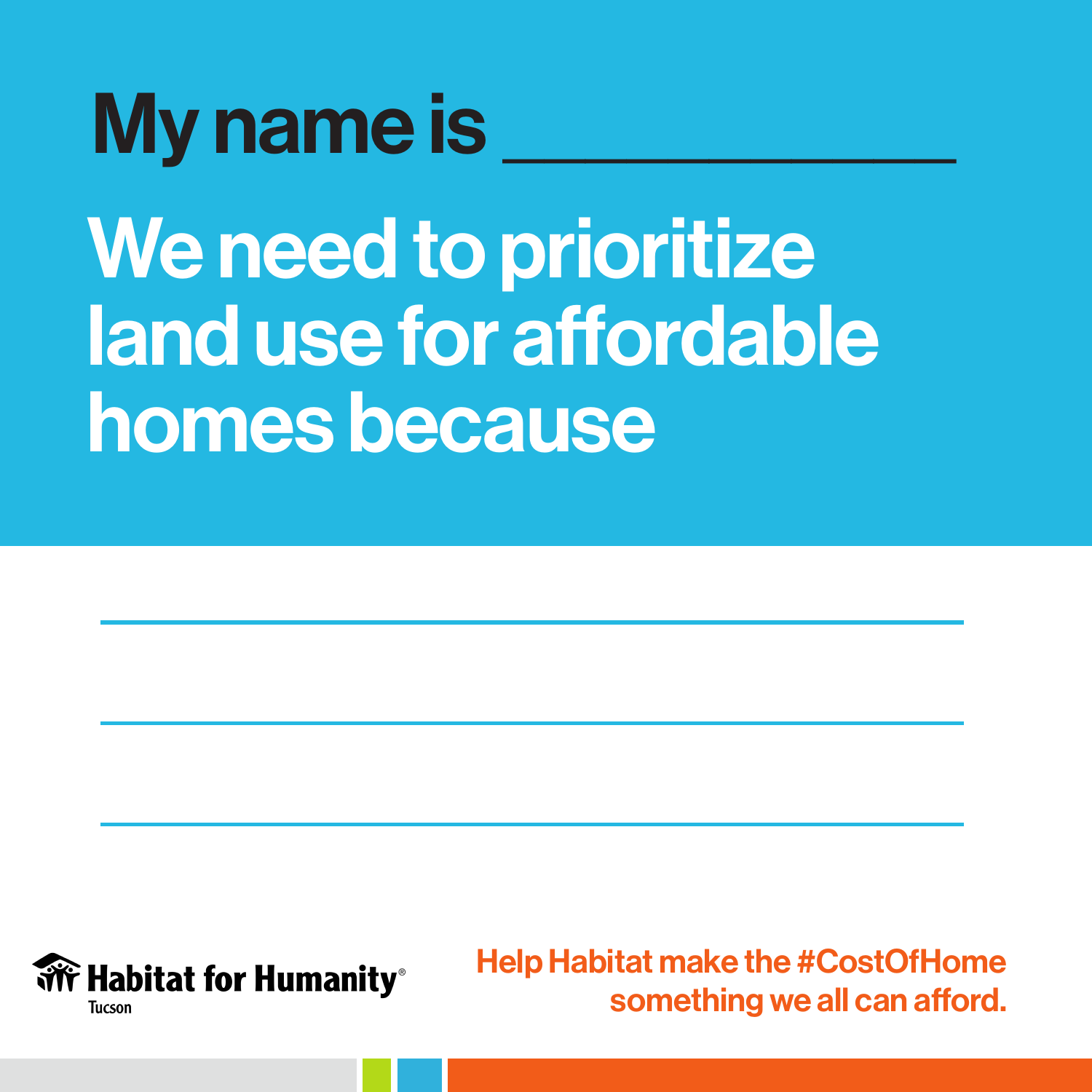### $\overline{\phantom{a}}$ <u>a</u> \_\_\_\_\_\_\_\_\_\_\_\_\_\_\_\_\_\_\_\_\_ affordable housing. and I support increased local funding for

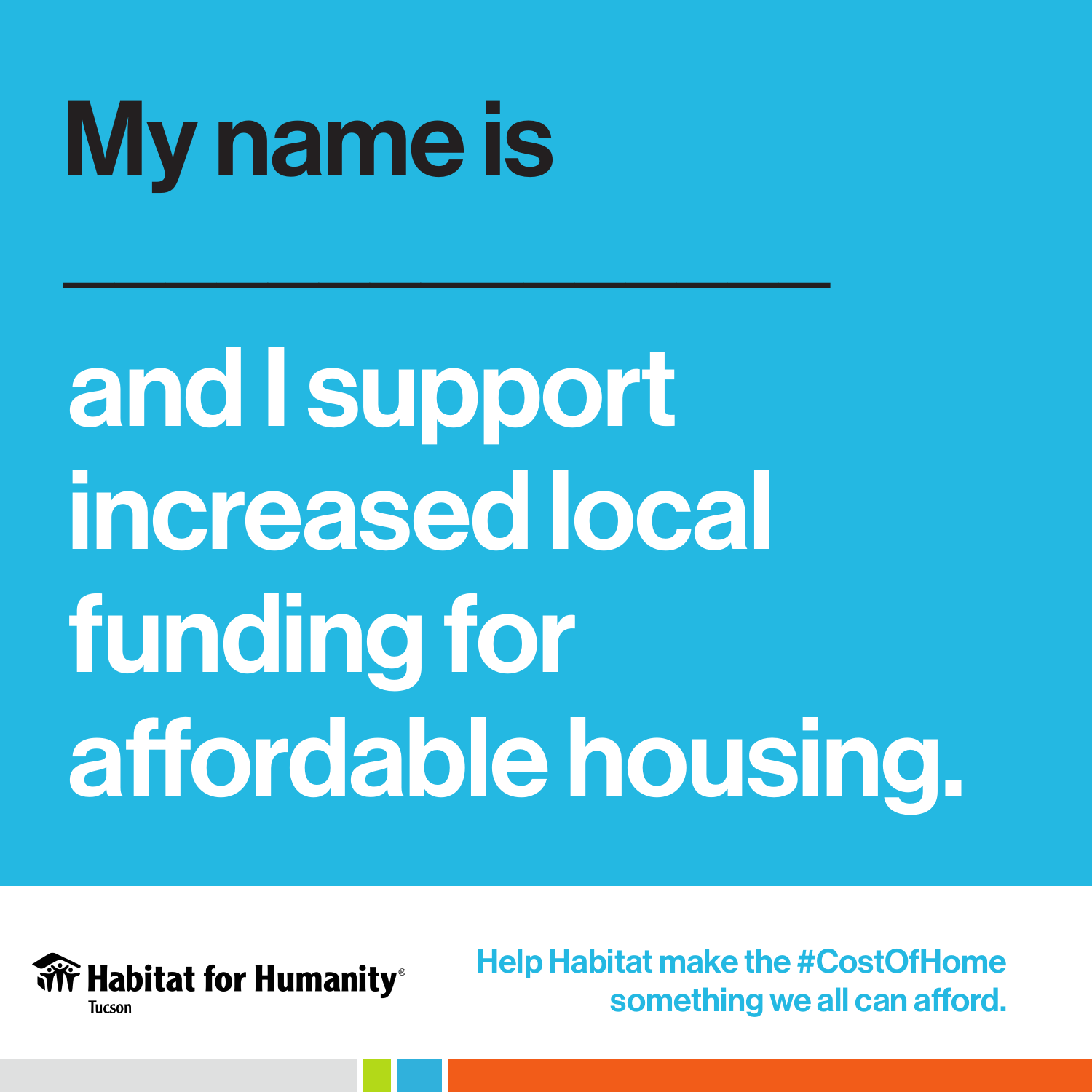payment assistance to help people purchase an affordable home. and I support expanding down

**Habitat for Humanity®** Tucson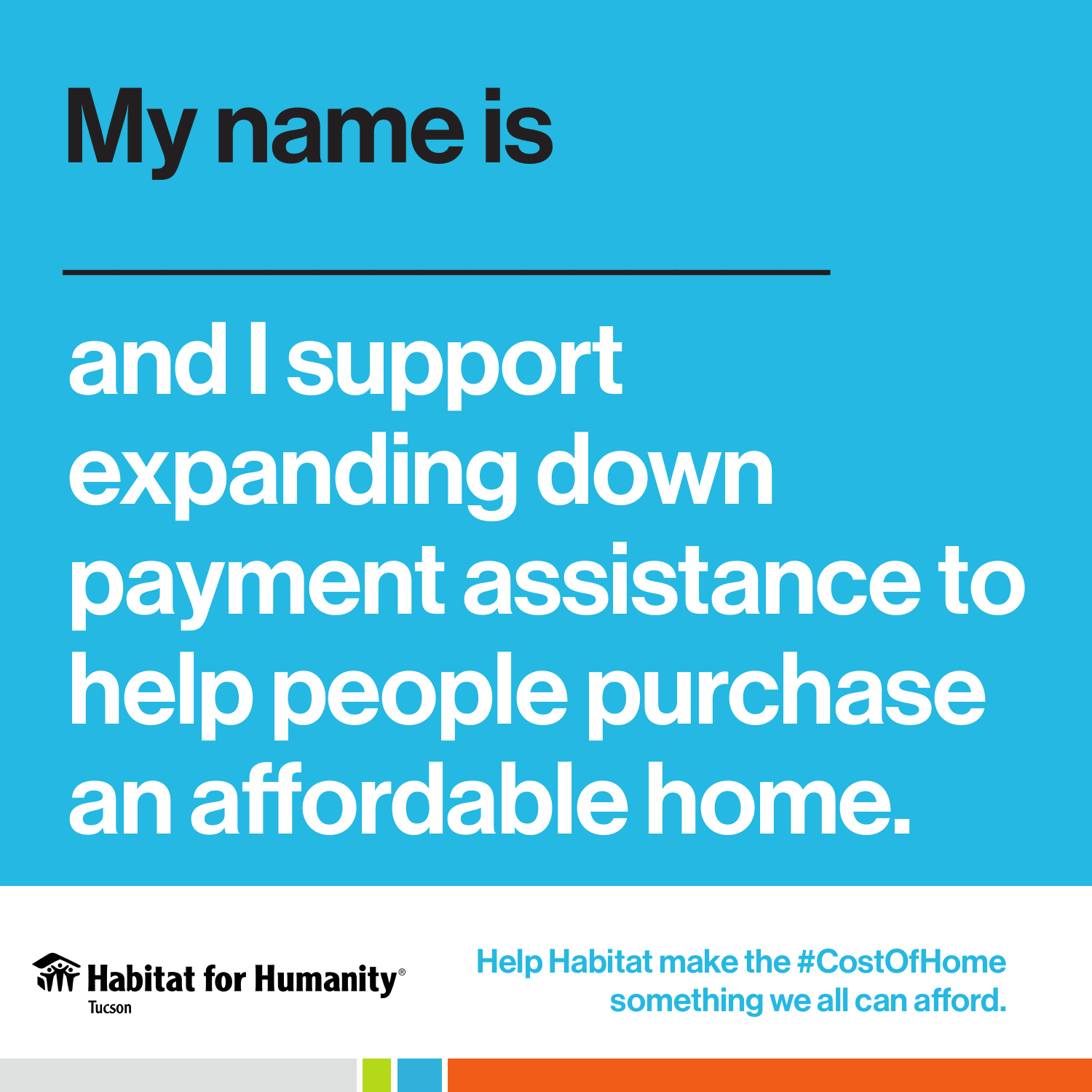#### $h \circ \Lambda$ <u>Liste the City of Europe</u> \_\_\_\_\_\_\_\_\_\_\_\_\_\_\_\_\_\_\_\_\_ and I support increased funding for the Arizona Housing Trust Fund.

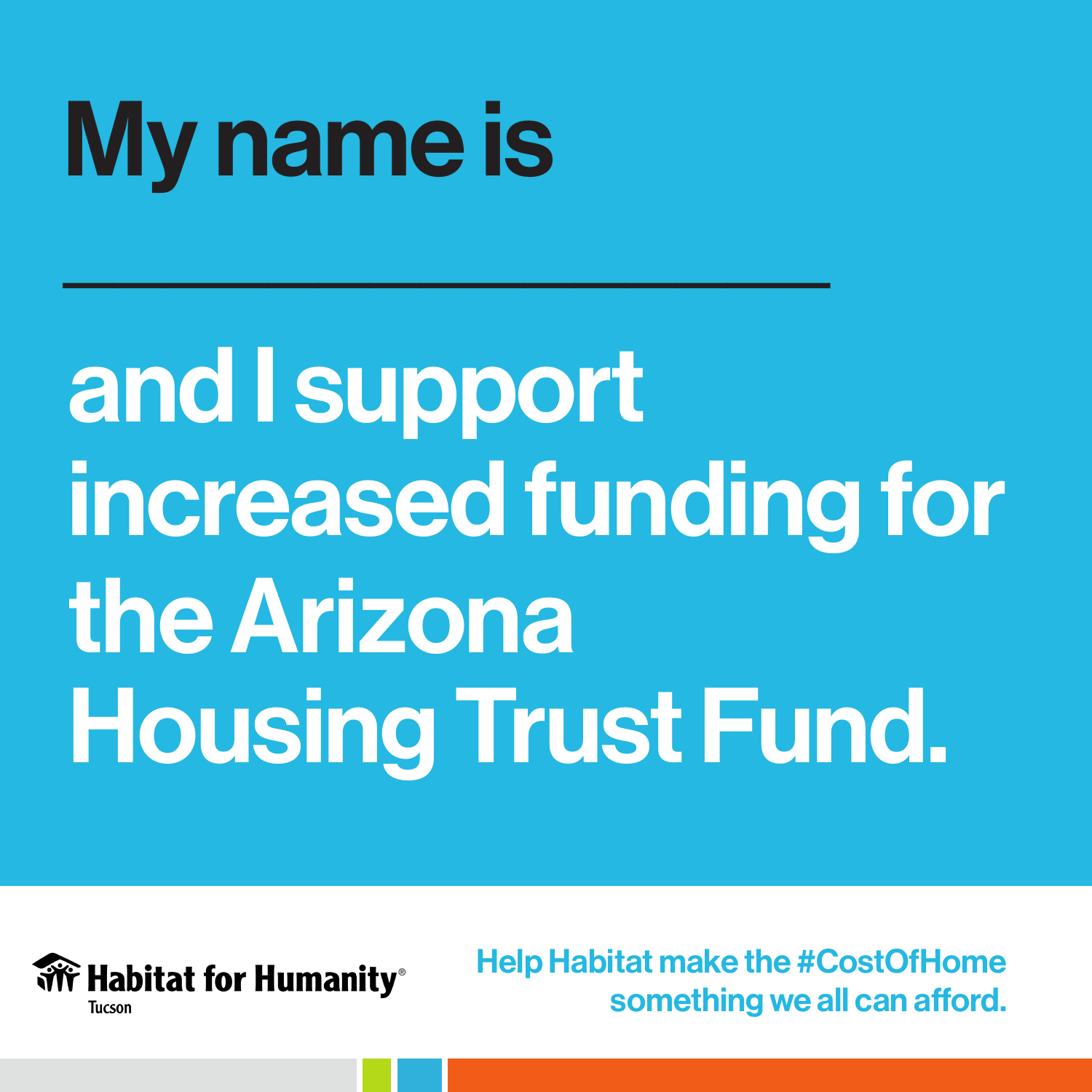#### \_\_\_Ar dia mandritra della provincia della contractore della contractore della contractore della contractore della co<br>Distribuzione della contractore della contractore della contractore della contractore della contractore della  $\blacksquare$ and I support the use of surplus public land for affordable homes.

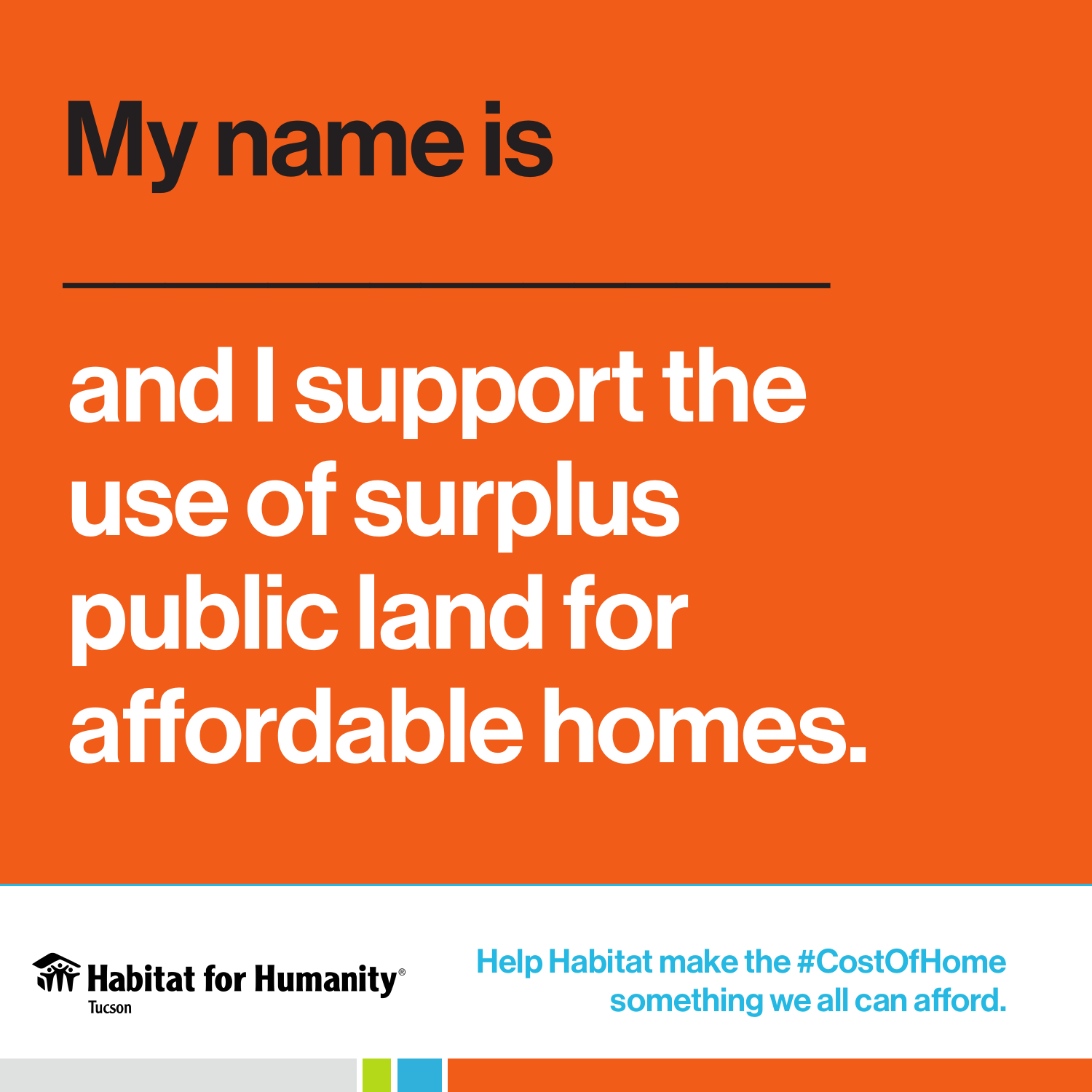### as a way to keep homes \_\_\_\_\_\_\_\_\_\_\_\_\_\_\_\_\_\_\_\_\_ and I support community land trusts affordable over time.

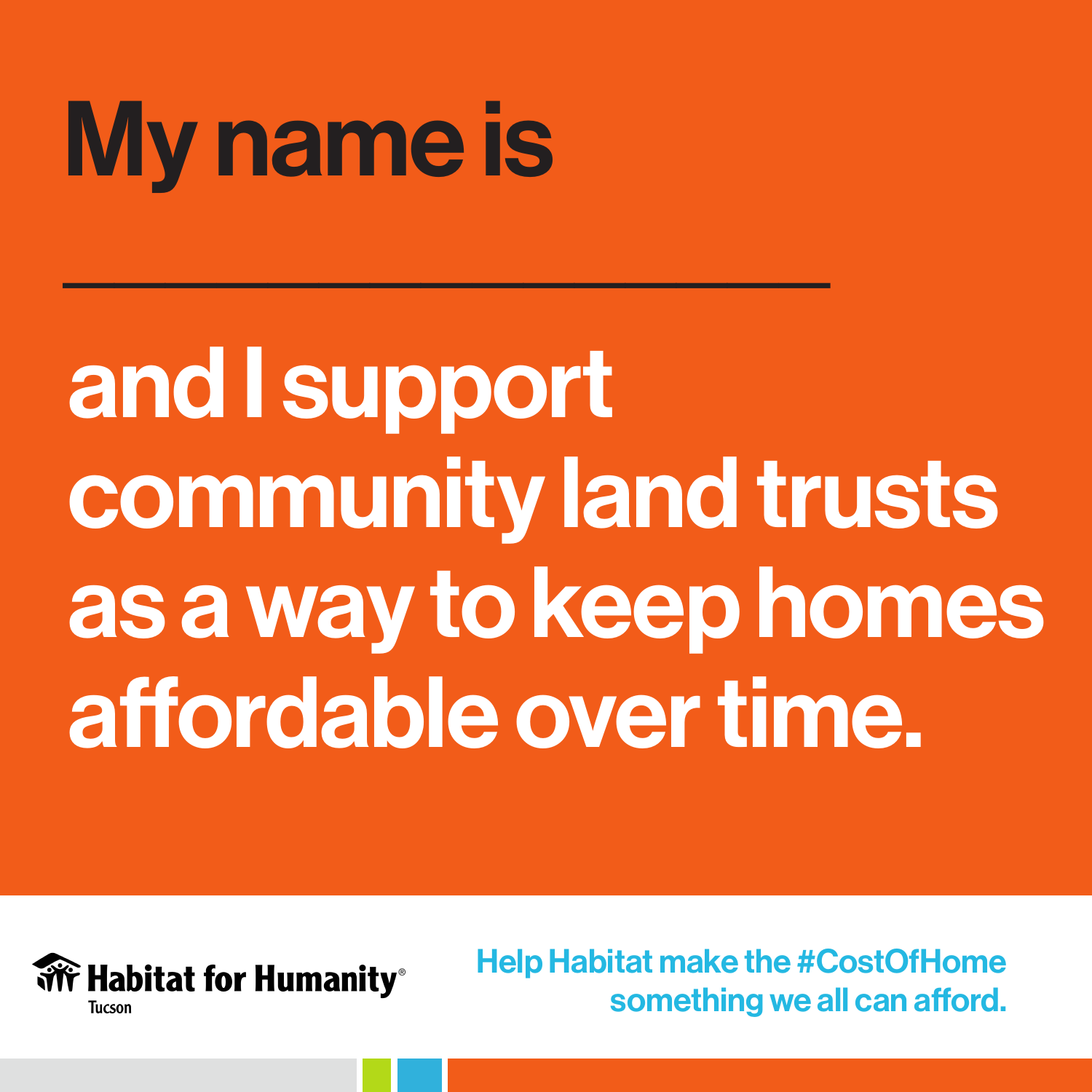### so homeowners are not displaced by rising <u>ronerty values where the state of the state of the state of the state of the state of the state of the state o</u> and I support property tax "circuit breakers" property values.

 $\widehat{\mathbf{W}}$  Habitat for Humanity® Tucson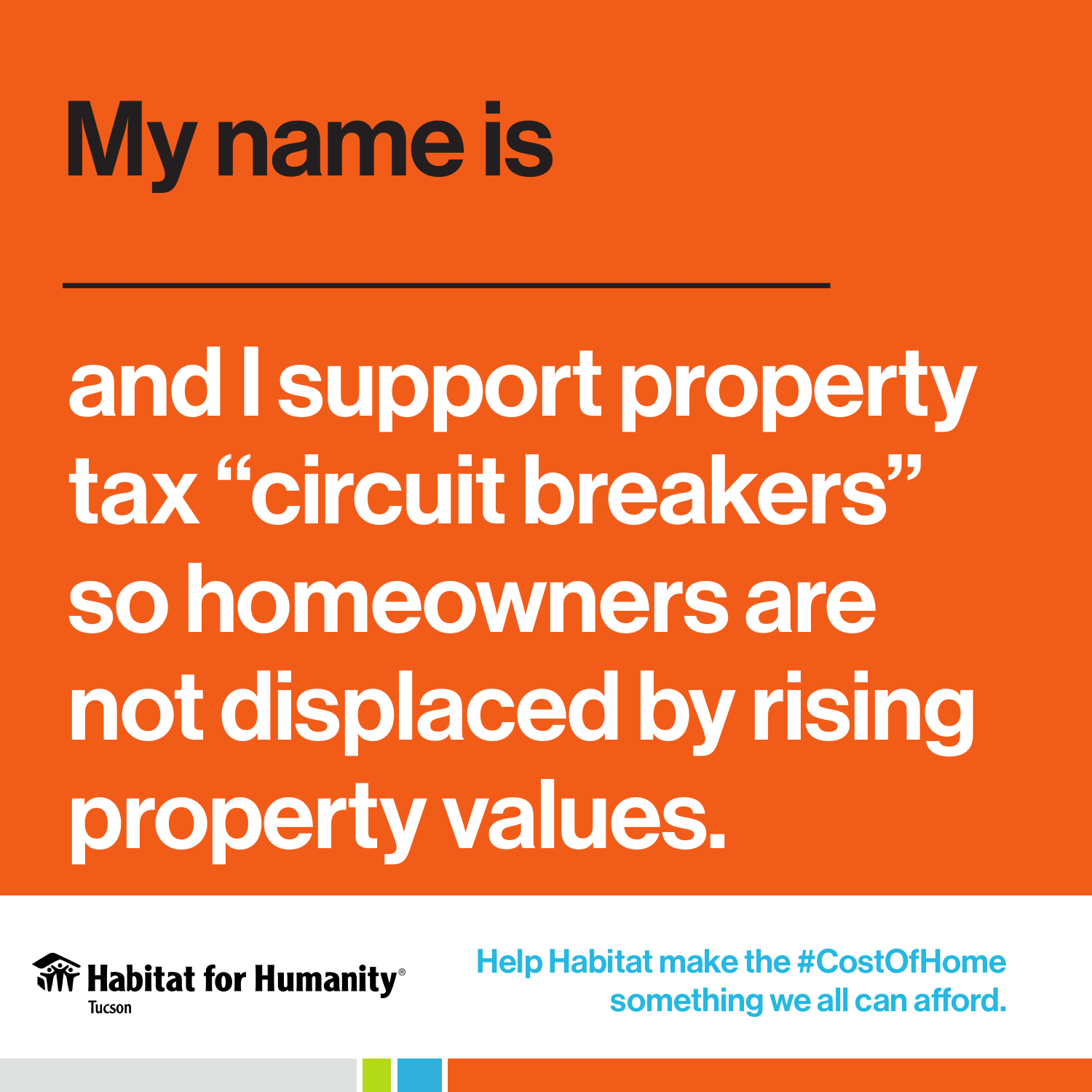that align public transportation with \_\_\_\_\_\_\_\_\_\_\_\_\_\_\_\_\_\_\_\_\_ affordable housing. and I support planning decisions

**We Habitat for Humanity**® **Tucson**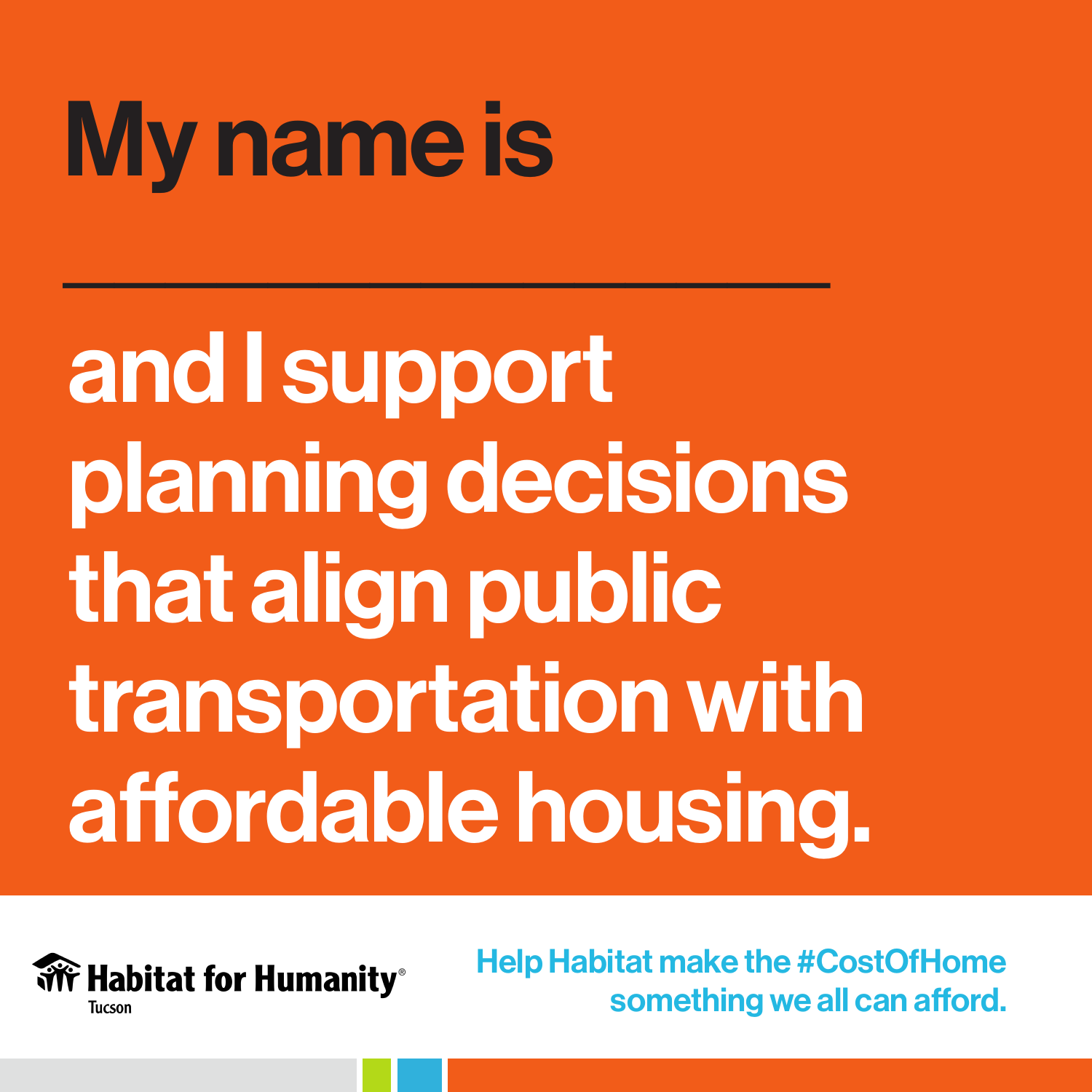# A home shouldn't cost anywhere near half your paycheck.

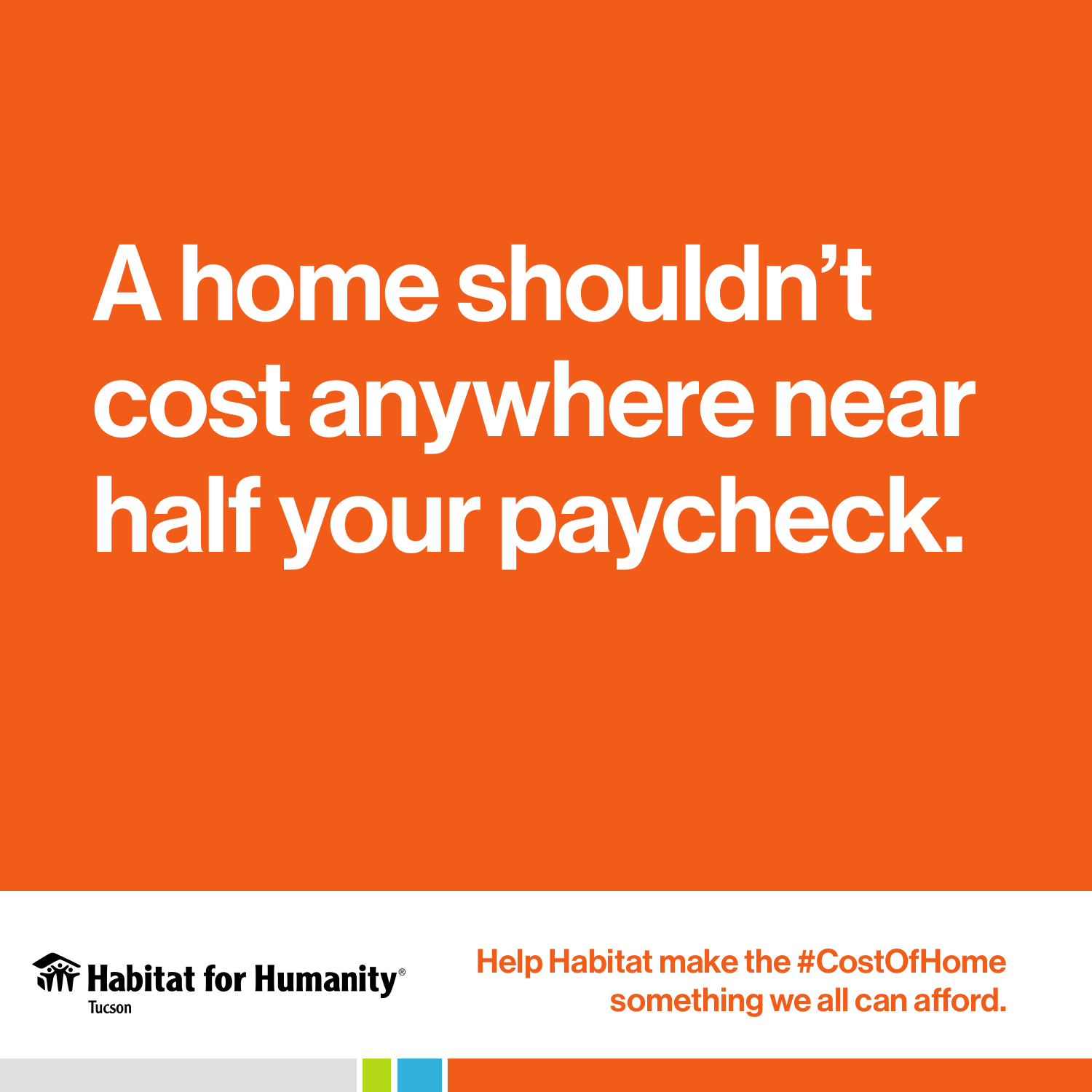1 in 4 families in **Tucson and Pima** county need an affordable place to call home.

## Let's do something.

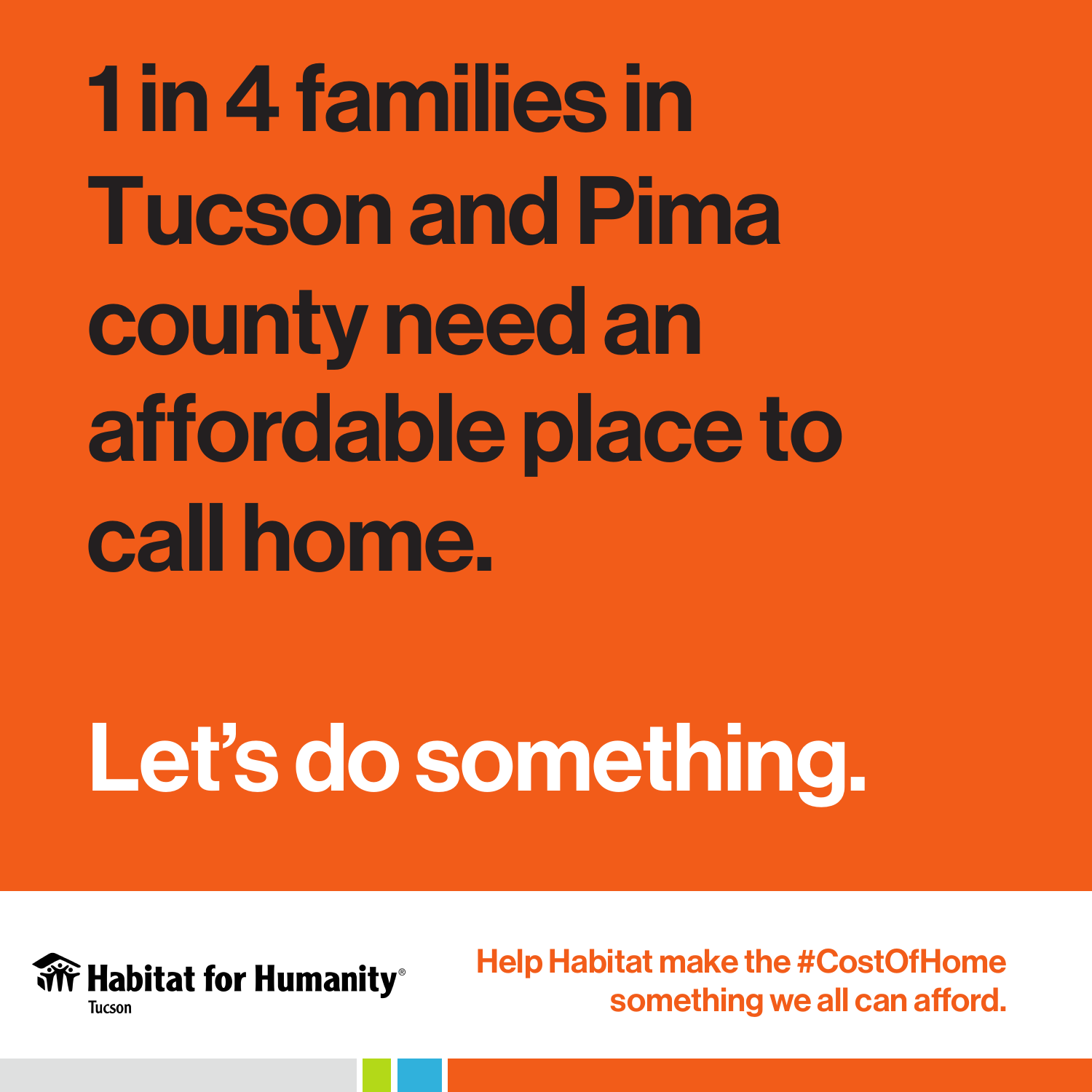# A safe home Nutritious food **Nealth care Late Reliable transportation** No one should have to choose.

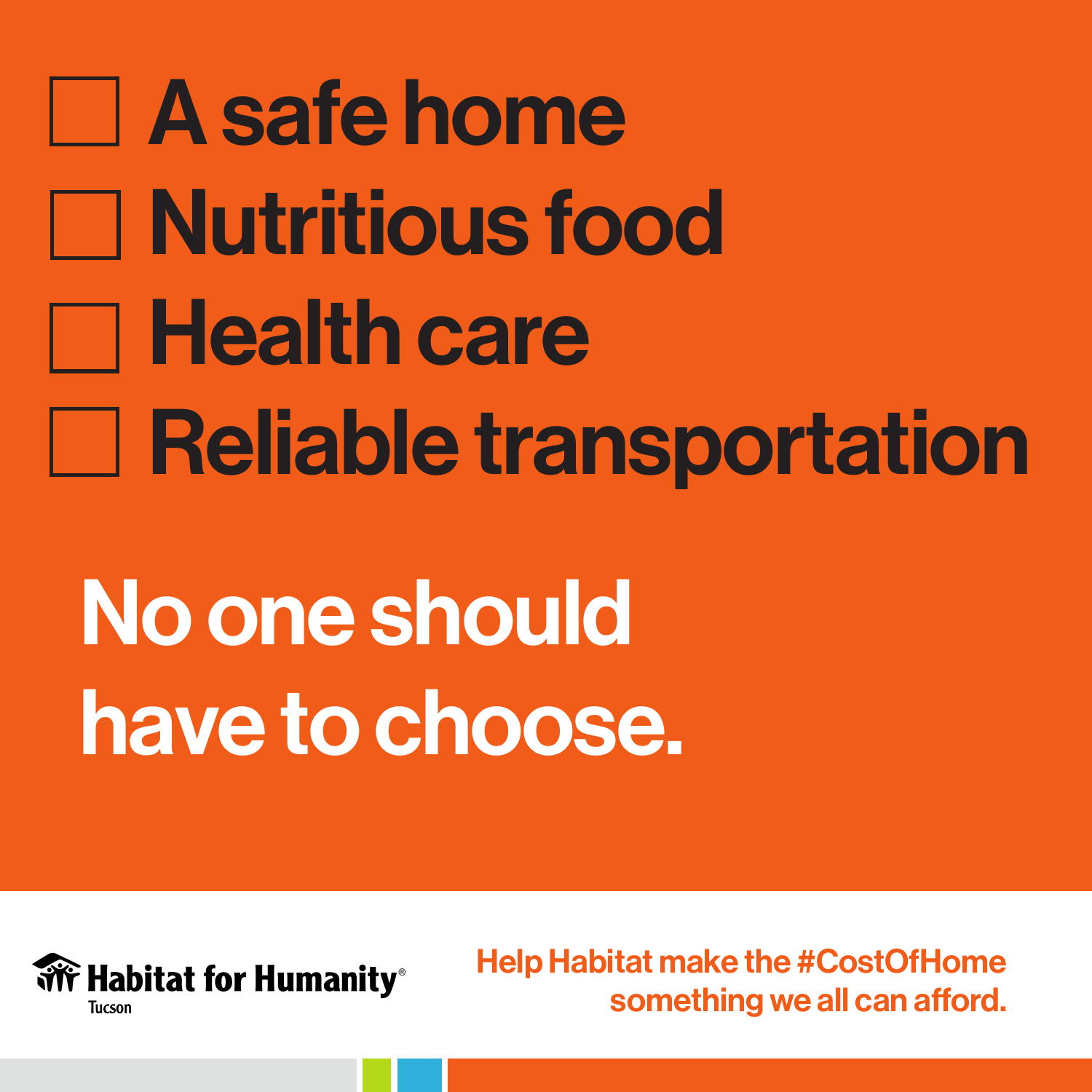Help make the #CostOfHome something everyone can afford.